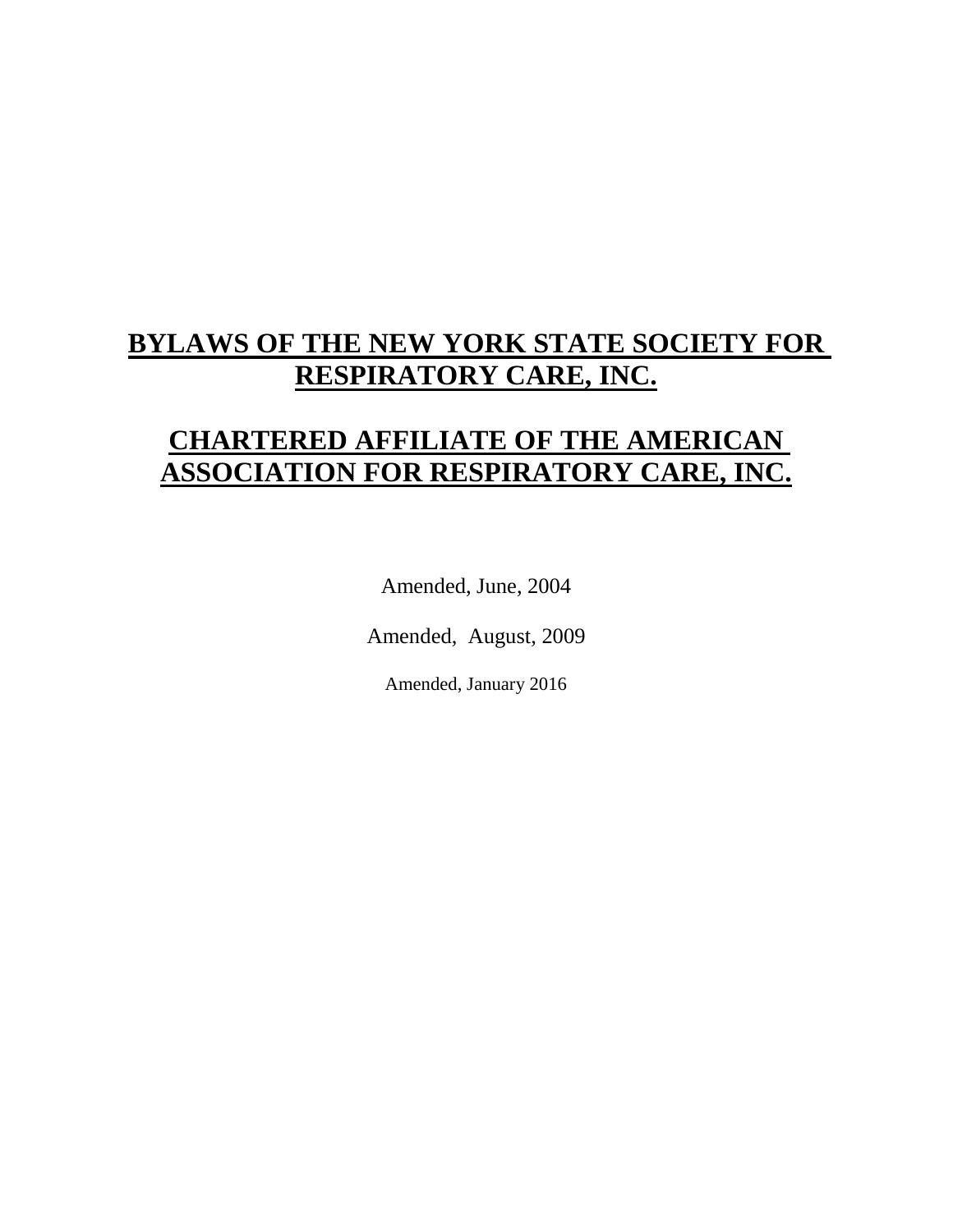#### **Article I. Name**

 This organization shall be known as the New York State Society for Respiratory Care, Inc., hereinafter referred to as the Society, a chartered affiliate of the American Association for Respiratory Care, hereinafter referred to as the AARC, which is incorporated under the general not-for-profit Corporation Act of the State of Illinois.

#### **Article II. Boundaries**

 The area included within boundaries of this Society shall be the boundaries of the State of New York.

## **Article III. Objectives**

Section A. Purpose

1. To encourage and develop educational programs for those interested in the field of respiratory care.

2. To advance the science, technology, ethics and art of respiratory care through institutes, meetings, lectures, and the preparation and distribution of a newsletter and other materials.

3. To facilitate cooperation between respiratory care personnel and the medical professions, hospitals, service companies, industry, governmental organizations and other agencies interested in respiratory care.

4. To provide education to the general public in pulmonary health promotion and disease prevention.

Section B. Intent

1. No part of the net earnings of the Society shall inure to the benefit of any private member or individual nor shall the corporation perform particular services for individual members thereof.

2. Distribution of the funds, income and property of the Society shall be determined by the Board of Directors, and may be made to charitable, educational, scientific or religious corporations, organizations, community chests, foundations or other kindred institutions maintained and created for one or more of the foregoing purposes, if at the time of distribution the payees or distributees are exempt from income taxation under the provisions of Sections 501, 2055 and 2522 of the Internal Revenue Code or changes which amend or supersede the said sections. The distribution of funds, income and property of the Society upon dissolution may be made available to any similar charitable, educational, scientific or religious corporation, organizations, community chests, foundations or other kindred institutions maintained and created for one or more of the foregoing purposes, if at the time of the distribution the payee or distributees are then exempt from taxation under the provisions of Sections 501, 2055 and 2522 of the Internal Revenue Code or changes which amend or supersede the same sections.

3. The Society shall not commit any act which shall constitute unauthorized practice of medicine under the laws of the State of New York, or any other state.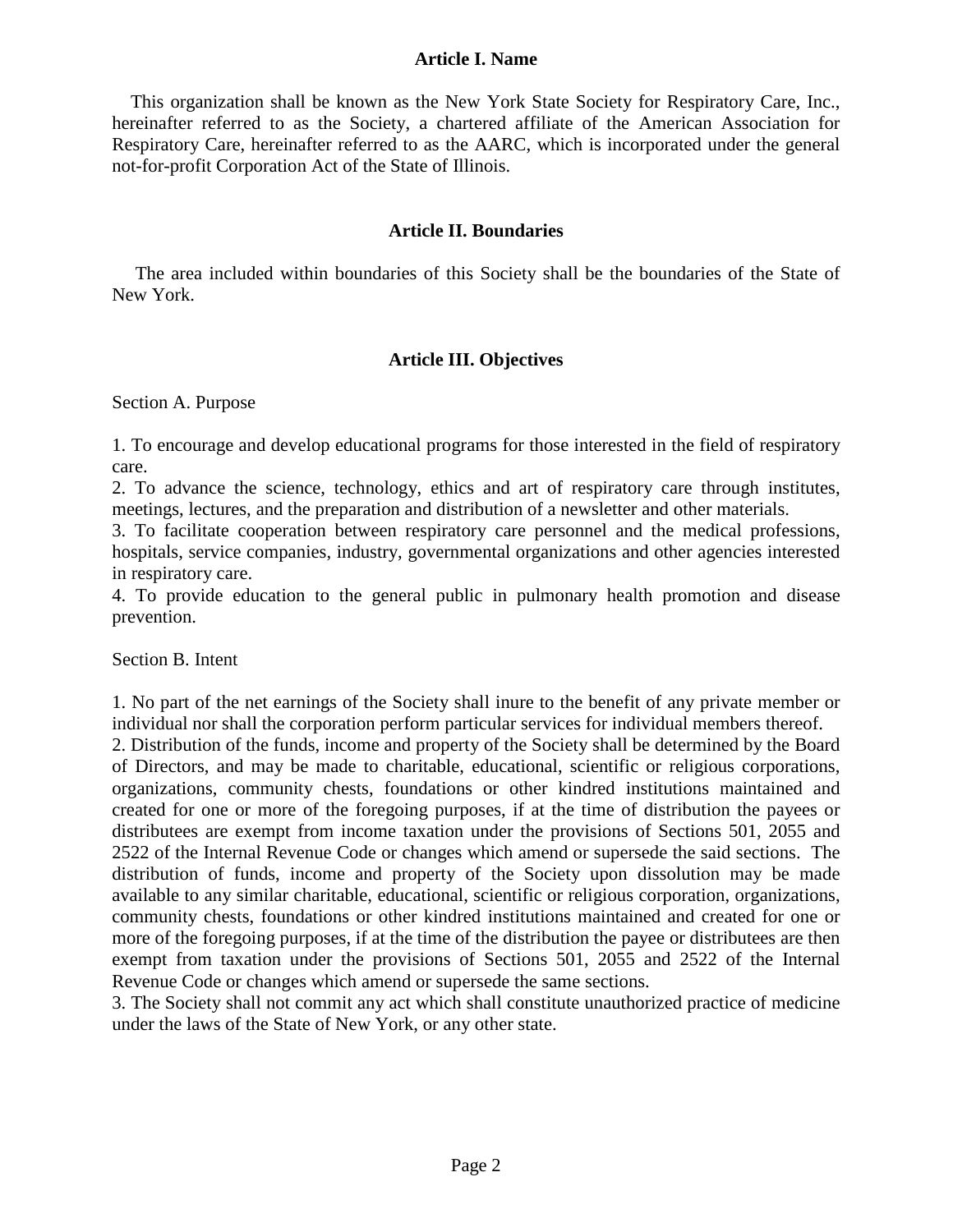## **Article IV. Membership**

#### Section A. Classifications

The membership of this Society shall include 4 (four) classifications: active member, associate member, special member, and life member

#### Section B. Qualifications

 An individual is qualified for membership in this Society if he is a member of the AARC as specified in the AARC Bylaws, Article III-Membership, Section 1-5

#### **Article V. Officers and Directors**

#### Section A. Officers

 The officers of the Society shall be the: President, President-Elect (who automatically succeeds to the presidency when the President's term expires), Past President, Vice-President, Secretary and Treasurer. The officers shall be elected by popular vote.

Section B. Directors

There shall be not more than fourteen (14) Directors comprised of regional directors and two delegates.

Section C. Term of Office

The terms of office for Society officers shall be for two (2) years, with the exception of the President Elect and Past President which shall be (1) one. The term shall begin immediately following the annual business meeting. The President and President-Elect shall not serve more than one (1) consecutive term in the same office. The Vice-President, Secretary, and Treasurer shall not serve more than two (2) consecutive terms in the same office.

Section D. Vacancies in Office

1. Any vacancy that occurs on the Board of Directors, with the exception of the President, Immediate Past-President and Delegate, shall be filled by qualified members elected by the Board of Directors. Individuals so elected shall serve until the next election.

2. In the event of a vacancy in the office of President, the President-Elect shall become acting President to serve the unexpired term and shall serve his/her own, the successive term, as President.

3. In the event of a vacancy in the office of President-Elect, the Vice-President shall assume the duties, but not the office, of President-Elect as well as his own until a special election is held to fill the vacancy.

4. An elected President-Elect shall serve until the next election and then automatically accede to the presidency.

5. If there is a vacancy in the delegation, an election will be held within ninety (120) days.

6. If there is a vacancy in the office of Past-President, the most recent available Past-President will assume the office.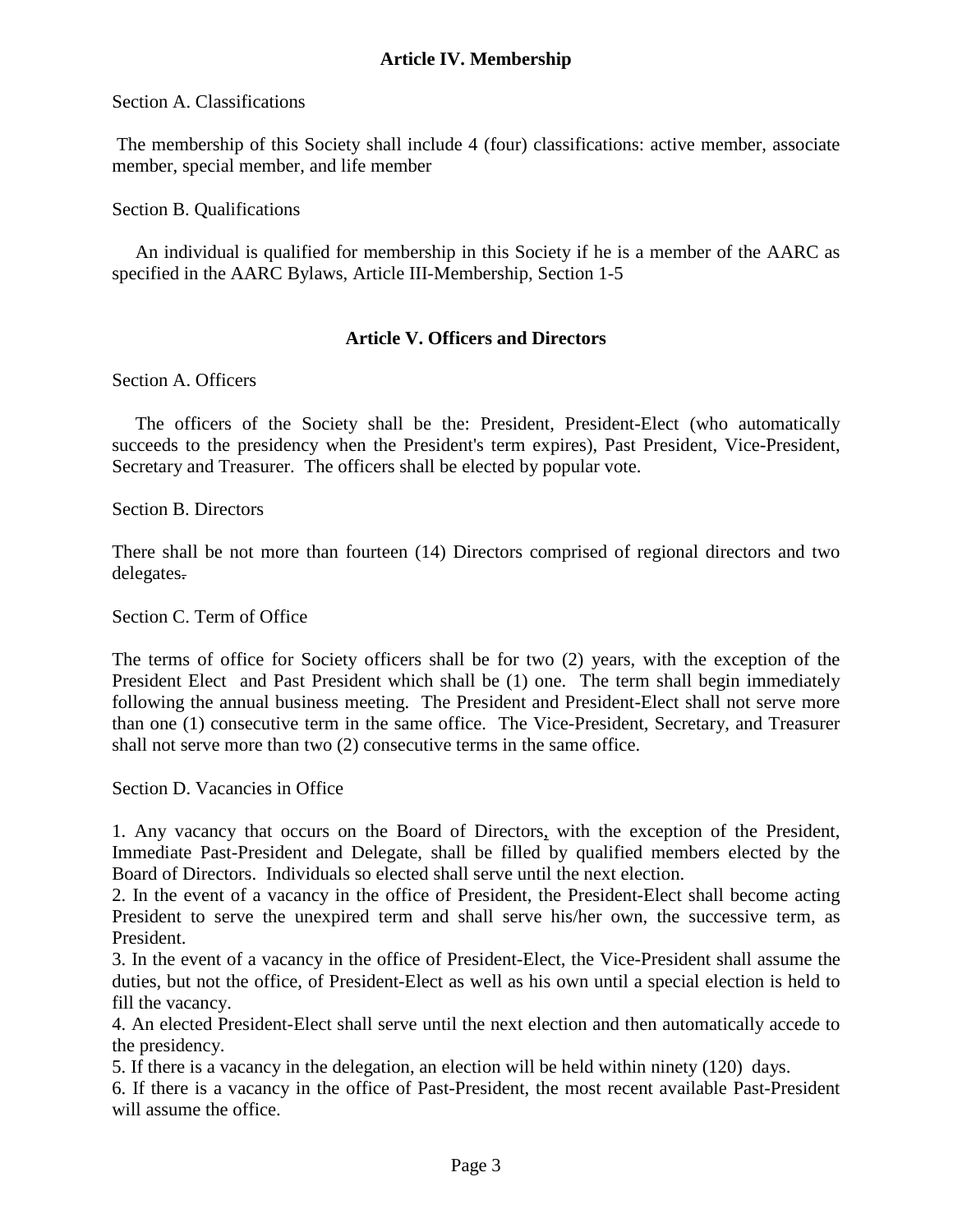## Section E. Duties of Officers

1. President: The President shall be the chief executive officer of the Society. (S)he shall preside at the annual business meeting and all meetings of the Board of Directors, prepare an agenda for the annual business meeting and submit it to the membership not fewer than thirty (30) days prior to such a meeting in accordance with Article 8 of these bylaws, prepare an agenda for each meeting of the Board of Directors and submit it to the members of the Board not fewer than fifteen (15) days prior to such meeting, appoint standing and special committees subject to the approval of the Board of Directors, be an Ex-Officio Member of all committees except the nominations and elections committees, present to the Board of Directors and membership an annual report of the Society's activities, and inform the President-Elect and Vice President of all the Society's activities. (S)he may be the third member of the Delegation to the AARC House of Delegates. (S)he shall, with the Treasurer, be responsible for disbursement of all Society funds.

2. President-Elect: The President-elect shall chair the Nominations and Elections Committee. (S)he shall also become acting President and shall assume the duties of the President in the event of the President's absence, resignation, or disability, and shall perform such other duties as shall be assigned by the President or Board of Directors.

3. Vice-President: The Vice-President shall be a member of the Bylaws, Publications, and Public Relations and Society Affairs Committees**.** The Vice-President shall assume the duties but not the office of the President-Elect in the event of the President-Elect's absence, resignation, or disability, and shall perform such other duties as assigned by the President or Board of Directors.

4. Treasurer: The Treasurer shall have charge of all funds and securities of the Society, endorsing checks, notes, or other orders for payment of bills, disbursing funds as authorized by the Board of Directors and/or in accordance with the adopted budget, depositing funds as the Board of Directors may designate. (S)he shall see that full and accurate accounts are kept, work with the bookkeeper and accountant to coordinate and ensure the filing of income taxes, and make a written financial report at every regularly scheduled meeting of the Board of Directors. At the expense of the Society, (s)he shall be bonded in an amount determined by the Board of Directors. He shall, with the President, be responsible for disbursement of all Society funds.

5. Secretary: (S)He shall have charge of keeping the minutes of the Board of Directors and Executive Committee meetings, and submitting a copy of the minutes of every meeting of the governing body and other business of the Society to the executive office of the AARC within ten (10) days following the meeting at which they are approved. (S) He is also responsible for executing the general correspondence, and in general performing all duties as assigned by the President or the Board of Directors.

6. Past-President: The Past President will maintain and update the strategic plan. (S)he shall perform such other duties as assigned by the President or the Board of Directors.

Section F. Voting

Each position will have one (1) vote (except the President, who votes only in case of a tie. Proxies will be accepted on specific issues when submitted to the Secretary at the beginning of the meeting and approved by the Board.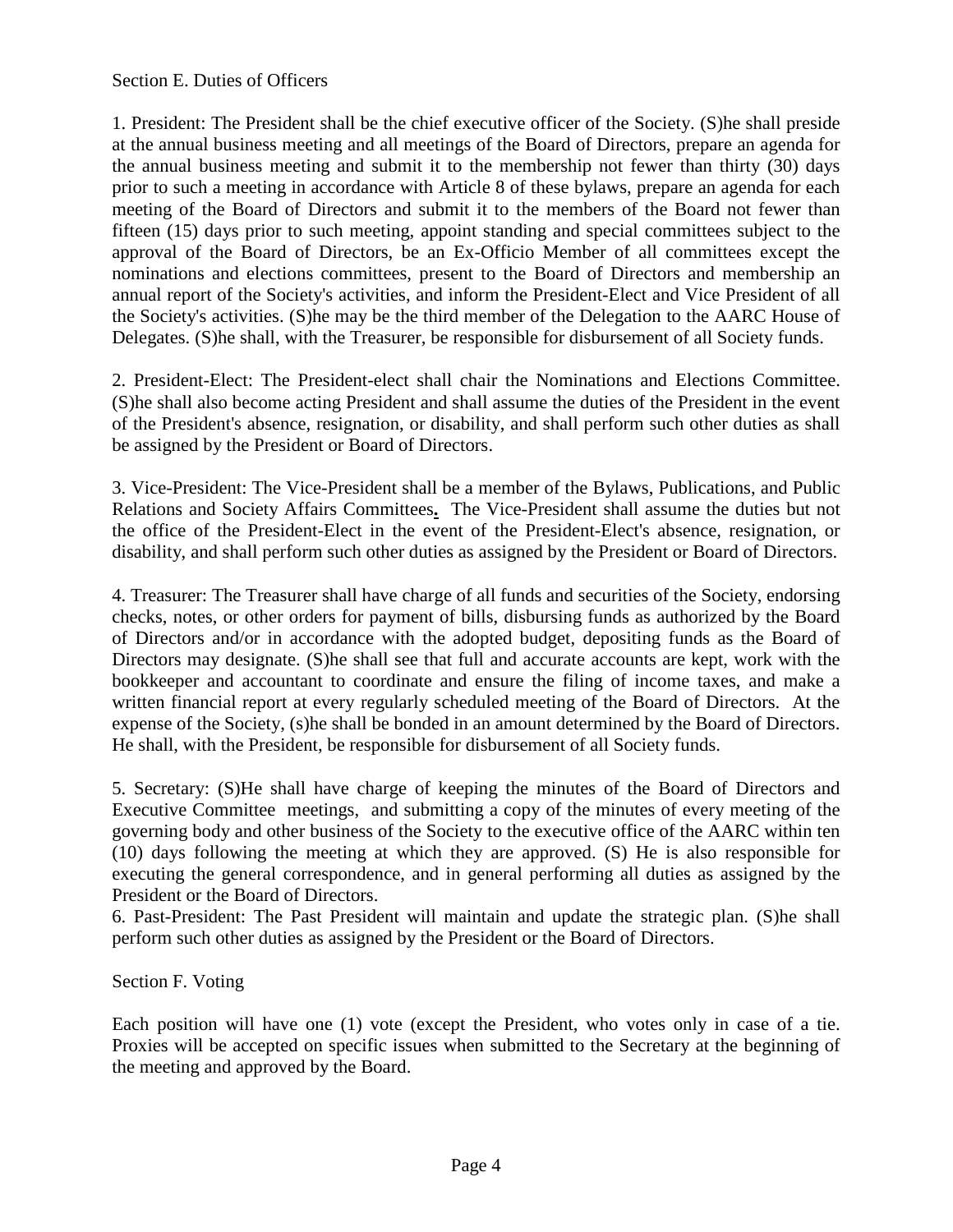## **Article VI. Nominations and Elections**

Section A. Nominations and Elections Committee

The Nominations and Elections Committee will consist of one of the directors of each region (or their designee) and will present a slate of nominees to the Board of Directors for approval at least ninety (90) days prior to the annual meeting. It shall be chaired by the President-elect.

Section B. Nominations

1. The Committee shall place in nomination, for each of the officers to be elected, the names of one (1) or more active or life members.

2. Only active and life members of the AARC in good standing shall be eligible for nomination.

3. The Nominations Committee shall provide a pertinent biographical sketch of each nominee's professional activities and services to the organization, all of which shall be part of the ballot.

Section C. Ballot

1. The Committee's slate and biographical sketches shall be available to every active and life member in good standing and eligible to vote at least forty-five (45) days prior to the annual business meeting.

2. The Society's vote may be by mail or electronic means and the list of nominees shall be designed with provisions for write-in votes. If the vote is by mail, the list of nominees shall be so designed as to be a secret mail ballot with provisions for write-in votes. Ballots, to be acceptable, must be returned or completed electronically at least ten (10) days before the annual meeting. The deadline date shall be clearly indicated on the ballot.

3. The ballots shall be proxies which will authorize the secretary to vote at the annual meeting in accordance with the directions of the member.

4. The Board of Directors shall declare a date of record for members who will be eligible to cast a ballot in each election.

5. The committee will select an accountant who will verify and tabulate ballots and report the results in writing to the elections chair.

6. Elections shall be decided by a plurality of votes case. The minimum number of votes cast for a valid election shall be one-tenth of the active and life members of the Society or 100; whichever is less

7. A tie shall be decided by lot.

#### **Article VII. Board of Directors**

Section A. Composition and Powers

1. The government of this Society shall be vested in a board of not more than nineteen (19) members consisting of fourteen (14) Directors and the President, President-Elect or Past President, Vice-President, Secretary, and Treasurer.

2. The President shall be chairman and presiding officer of the Board of Directors and the Executive Committee. (S)he shall invite such individuals to the meetings of the Board as (s)he shall deem necessary, with the privilege of voice but not vote.

3. The Board of Directors shall have the power to declare an office vacant by a two-thirds (2/3) vote of those present upon refusal or neglect of any member of the Board to perform the duties of that office, or for any conduct deemed prejudicial to the Society. Written notice shall be given to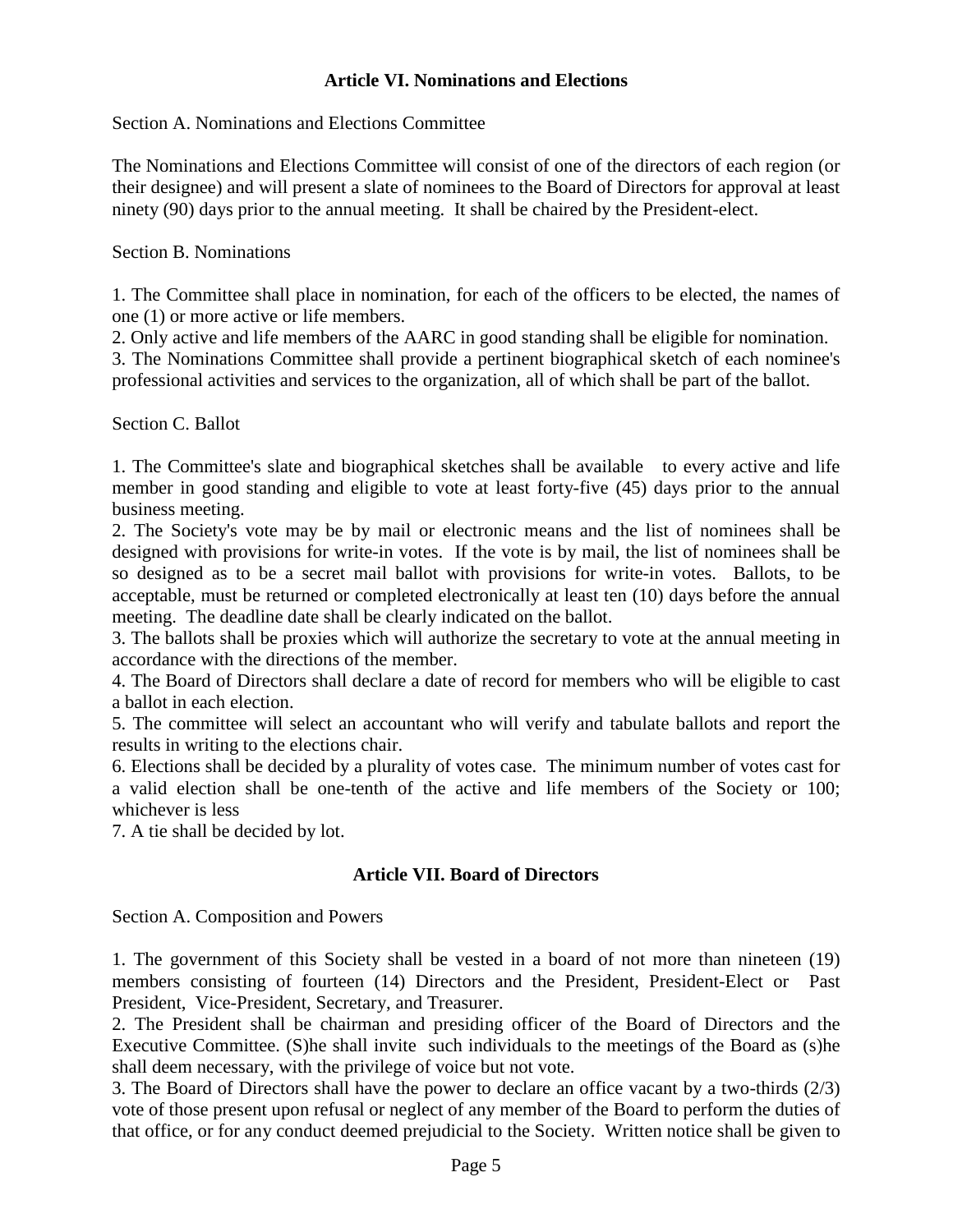the member that the office has been declared vacant. Such action shall not take place until a letter of intent is submitted to the member by certified mail.

Section B. Duties

1. Supervise all business and activities of the Society within the limitations of these bylaws.

2. Adopt and rescind standing rules of the Society.

3. Determine remuneration and stipends, and other related matters, after consideration of the budget.

Section C. Meetings

1. The Board of Directors shall not hold fewer than one (1) meeting every four (4) months during the calendar year.

2. Special meetings of the Board of Directors shall be called by the President at such times as the business of the Society shall require, or upon written request of five (5) members of the Board of Directors filed with the President and Secretary of the Society.

3. A majority of the Board of Directors shall constitute a quorum at any meeting of the Board.

Section D. Vote

Whenever, in the judgment of the Board of Directors, it is necessary to present any business to the membership prior to the next regular or annual meeting, the Board of Directors may, unless otherwise required by these bylaws, instruct the Nominations and Elections Committee to conduct a vote of the membership by mail or electronic means. The question thus presented shall be determined according to a majority of the valid votes received or completed electronically within thirty (30) days after date of such submission, except in the case of a change in the bylaws when a two-thirds (2/3) majority of the valid votes received is required. Any and all action approved by the members in accordance with the requirements of this article shall be binding upon each member hereof. Any amendment to the bylaws of this Society shall be presented to the membership at least sixty (60) days prior to a vote, as provided in Article XVII of these bylaws concerning amendments.

Section E. Executive Committee

The Executive Committee of the Board of Directors shall consist of the President, President-Elect, Vice-President, immediate Past-President, Secretary, Treasurer, both Delegates and the Executive Director (Ex Officio). They shall have the power to act for the Board of Directors between meetings of the Board of Directors and such action shall be subject to ratification by the Board at its next meeting. The Executive Committee shall also function as the Budget and Audit Committee.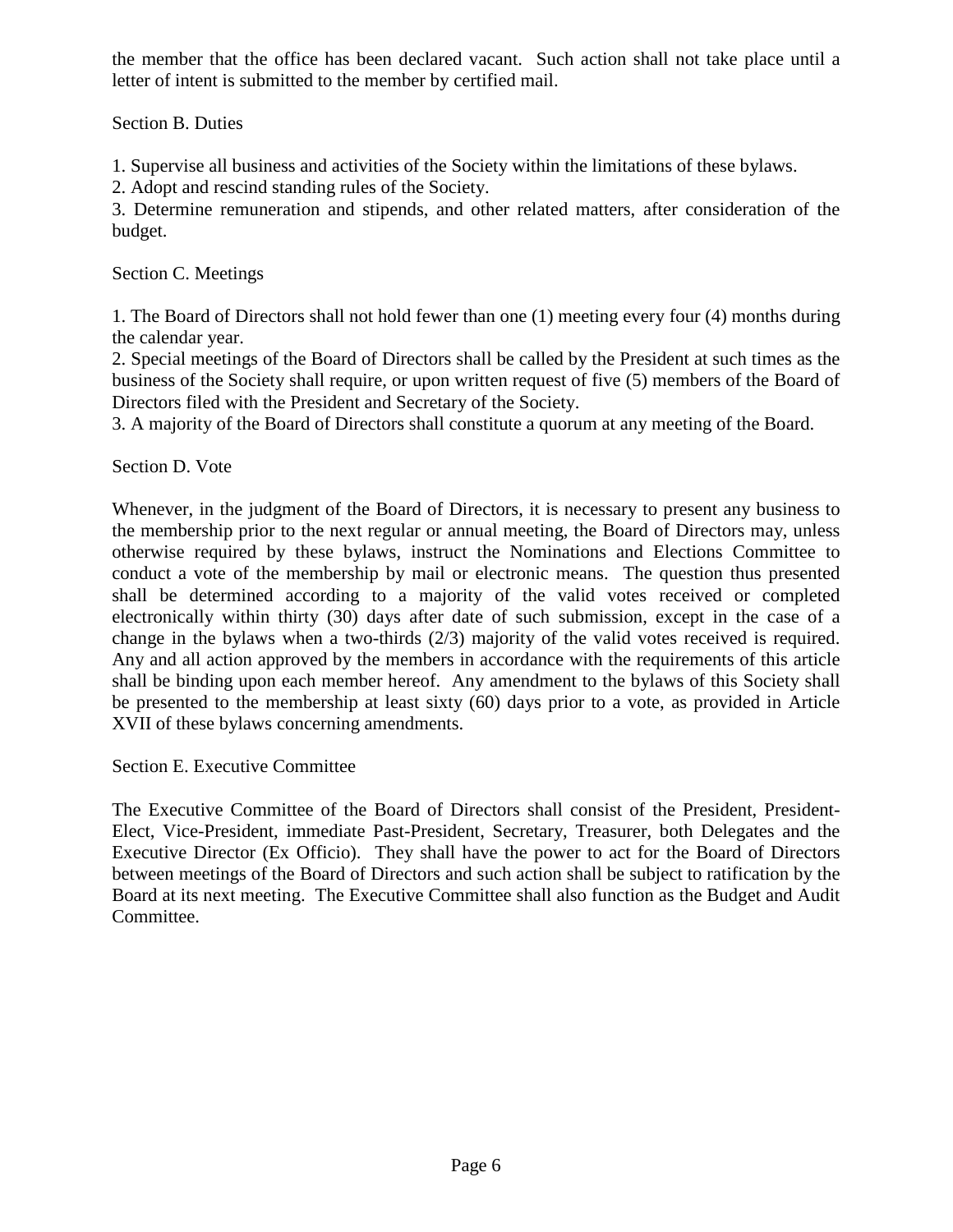#### **Article VIII. Annual Meeting**

Section A. Date and Place

1. The Board of Directors shall hold an annual meeting in each calendar year.

2. The date and place of the annual meeting shall be decided in advance by the Board of Directors. In the event of a major emergency, the Board of Directors shall cancel the scheduled meeting, set a new date and place if feasible, or conduct the business of the meeting by electronic means.

Section B. Purpose

The annual meeting shall be for the purpose of receiving reports of officers and committees, receiving the results of the election (every other year as appropriate), and for other business brought by the President.

Section C. Notification

Notice of the time and place of the annual meeting shall appear on the Society web site.

#### **Article IX. Society Delegates to the AARC House of Delegates**

Section A. Election

Delegates of this Society to the House of Delegates of the AARC shall be elected as specified in the AARC bylaws.

Section B. Duties

The duties of the Delegates shall be as specified in the bylaws of the AARC.

Section C. Multiple Offices

Except for the offices of President and Past-President, the members of the delegation may not hold concurrent office on the Executive Committee.

Section D. Composition

The delegation may be comprised of up to three members, including two at-large delegates and the Society's President.

Section E. Succession

No person may serve more than four (4) consecutive years in the House of Delegates ,unless approved by the BOD for the senior Delegate to appear on the slate, by two-thirds (2/3) vote of those Board members present. The Delegates shall be elected to a term of four (4) years; one Delegate shall be elected every two years.

#### **Article X. Committees**

Section A. Standing committees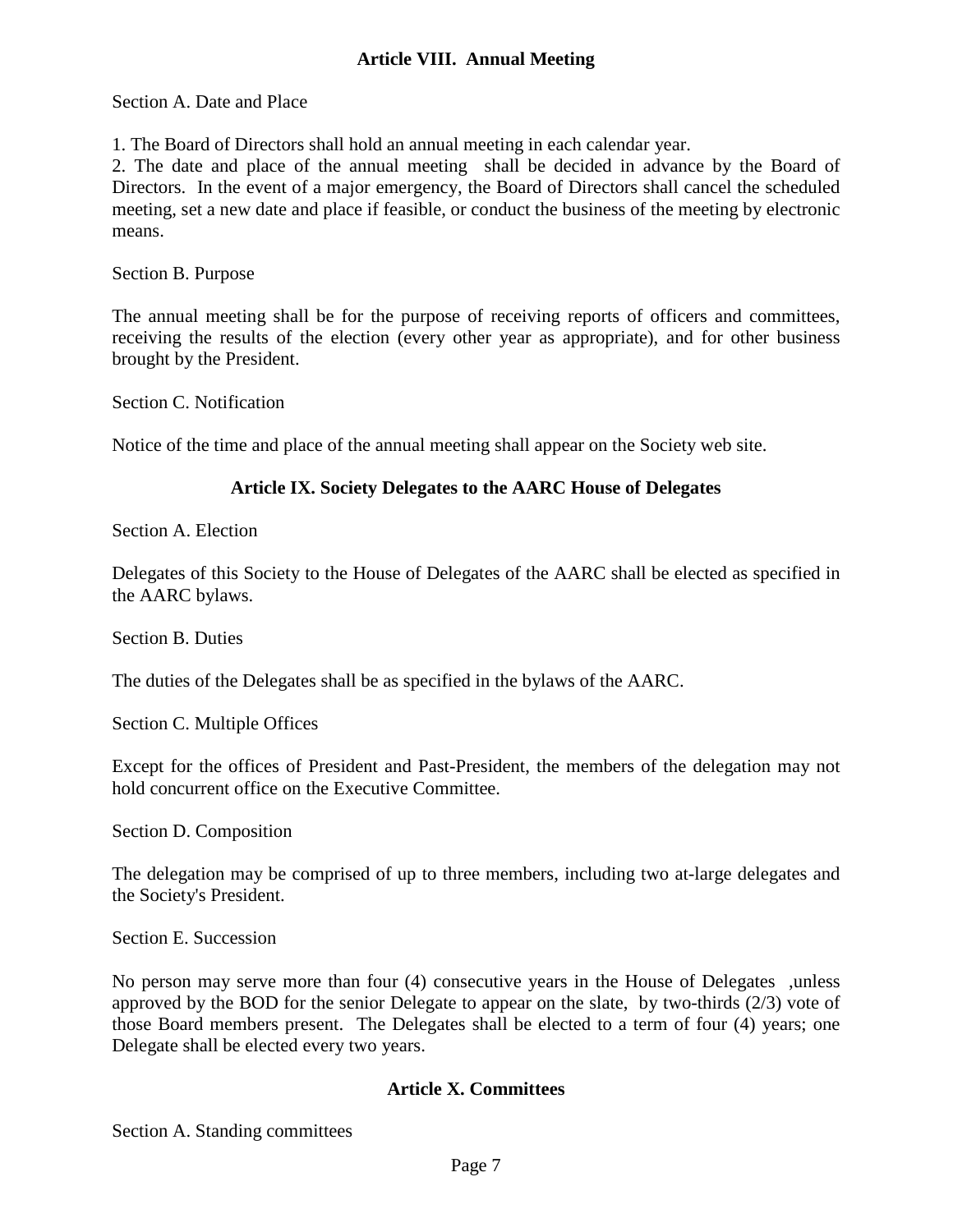The members of the following standing committees shall be appointed by the President, subject to the approval of the Board of Directors, to serve for a period of two (2) years.

- 1. Awards
- 2. Budget and Audit
- 3. Bylaws
- 5. Education and Research
- 6. Governmental Affairs
- 7. Judicial
- 8. Membership Services
- 9. Nominations and Elections
- 10. Program
- 11. Publications
- 12. Public Relations and Society Affairs

Section B. Special Committees and Other Appointments

Special committees may be appointed by the President.

Section C. Committee Chairman's Duties

1. Committee chairs should be members of the Board of Directors. If a non-Board member is appointed as a committee chair, a liaison from the Board of Directors to this committee shall be appointed.

2. The President shall appoint the Chairman of each committee.

3. The Chairman of each committee shall confer promptly with the members of his/her committee on work assignments.

4. The Chairman of each committee may recommend prospective committee members to the President. When possible, the Chairman of the previous year shall serve as a member of the new committee.

5. All committee's reports shall be submitted to the Secretary of the Society at least ten (10) days prior to the meeting.

6. Non-members or physician members may be appointed as consultants to committees. The President may request recommendations for such appointment from the medical advisor(s).

7. Each committee chairman requiring operating expenses shall submit a budget for the next fiscal year to the Budget and Audit Committee.

8. All committee appointments will be for two years to coincide with the term of the members of the Board of Directors.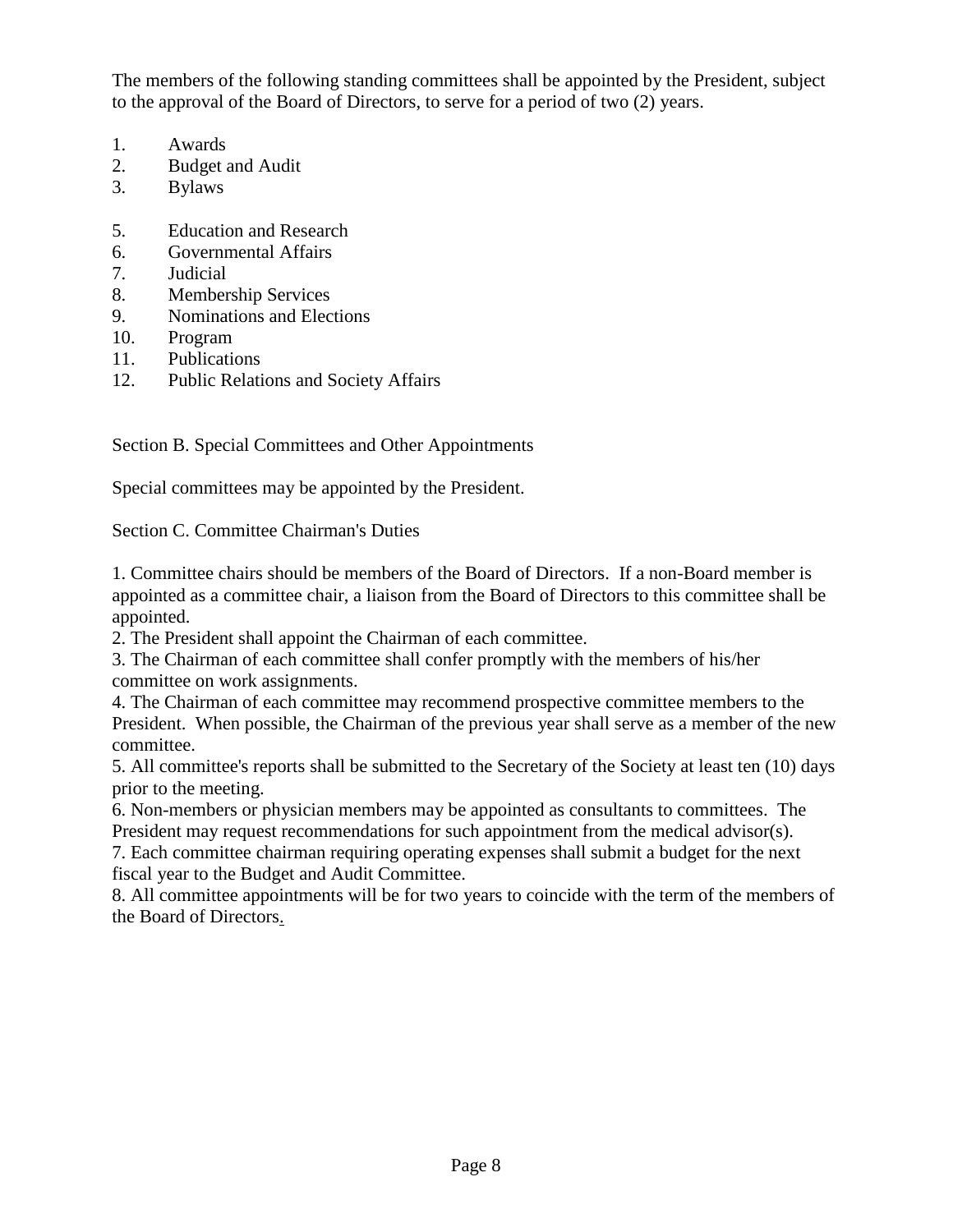## **Article XI. Duties of Committees**

#### Section A. Awards Committee

This committee shall consist of at least one (1) member from each region. Members shall recommend recipients of all Society awards and scholarships. The committee shall also be responsible for obtaining awards.

Section B. Budget and Audit Committee

This committee shall be composed of the Executive Committee who shall assist the Treasurer in preparation of the annual budget and shall oversee disbursement of Society funds

Section C. Bylaws Committee

1. This committee shall consist of at least seven (7) members, one (1) from each region, one (1) of whom shall be the Vice-President of the Society,.

2. The committee shall receive and prepare all amendments to the bylaws for submission to the Board of Directors.

Section E. Education and Research Committee

1. This committee shall consist of at least five (5) educators and be constructed and rotated so as to guarantee a core of experienced members.

2. This committee shall concern itself with ongoing issues related to academic respiratory care programs sponsored by both public and private institutions. The committee will establish liaisons with each of these programs.

3. The committee shall encourage research throughout the State of New York by recommending awards or displays at meetings and by sharing information on ongoing research projects.

Section F. Governmental Affairs Committee

1. The Chair of this committee shall be selected by the Executive Committee.

3. This committee will work with our legislative advisor to advance pertinent bills in the legislature and monitor other legislation which may have an impact on the practice of respiratory care in New York State.

4. A representative from this committee shall attend meetings of the New York State Board for Respiratory Therapy and other meetings as invited by the Office of the Professions in the New York State Education Department.

5. This committee shall provide representatives to the AARC Political Advocacy Contact Team (PACT).

Section G. Judicial Committee

1. This committee shall consist of at least six (6) members. One (1) shall be a member of the Society's Board of Directors.

2. This committee shall review formal written complaints against any individual Society member charged with any violation of the Society Bylaws or otherwise with any conduct deemed detrimental to the Society or the AARC. Complaints or inquiries may be referred to this committee by the Judicial Committee of the AARC.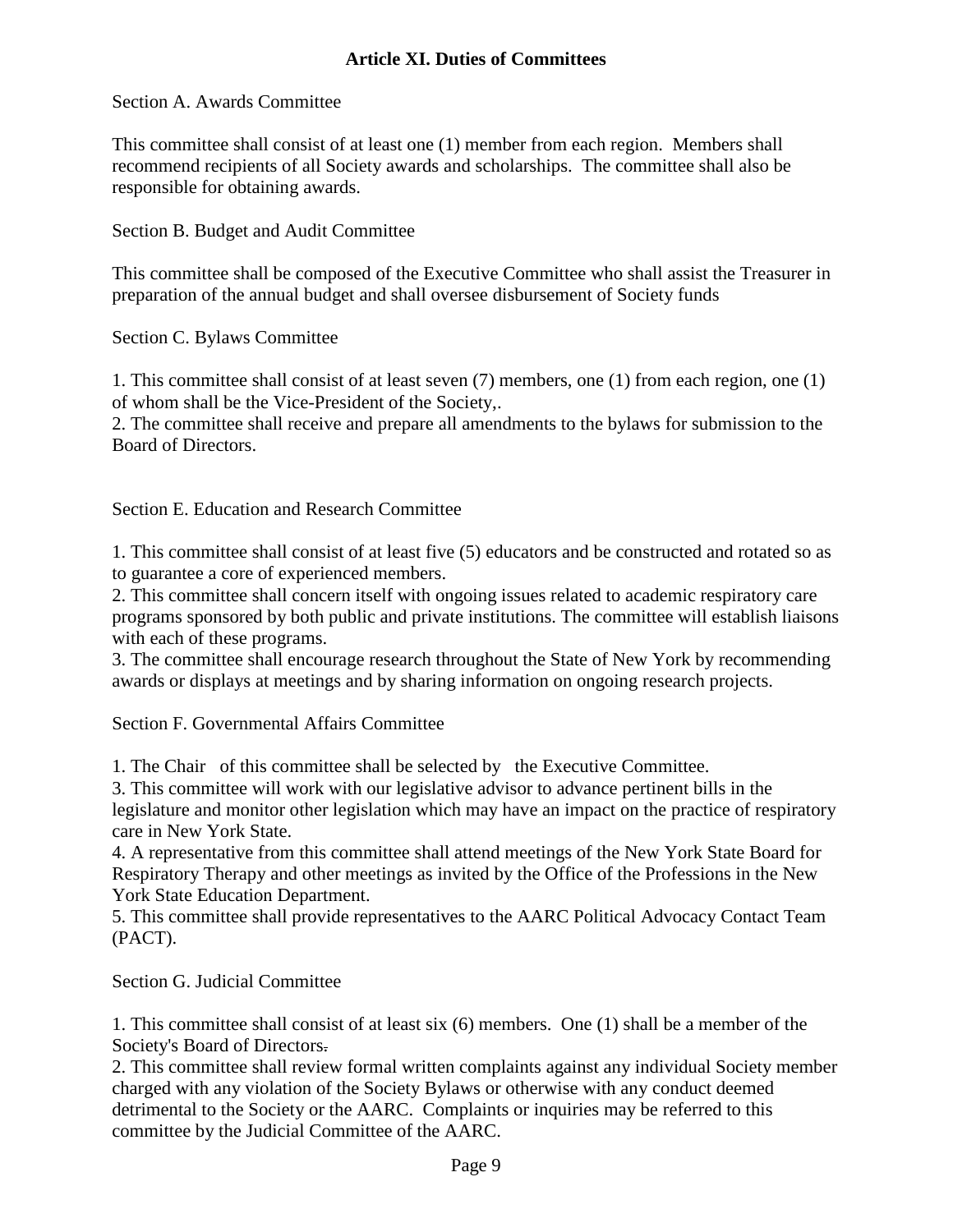Section H. Membership Services Committee

This committee shall consist of at least one member from each region. Members shall investigate ways in which the Society can serve its members.

Section I. Nominations and Elections Committee

1. This committee is chaired by the President-elect.

2. This committee shall prepare for approval by the Board of Directors a slate of candidates for Regional Directors, Officers, and delegate(s).

3. The committee shall consist of six (6) members with at least one member from each region who shall serve for a term of two  $(2)$  years.

4. It shall be the duty of this committee to make the final critical appraisal of candidates to see that the nominations are in the best interests of the AARC and the Society through consideration of personal qualifications and geographical representation as applicable.

5. This committee shall receive results for all elections held during the calendar year

Section J. Program Committee

1. This committee shall consist of at least three (3) members and be so constructed as to provide experienced members for program and educational planning.

3. This committee will also coordinate symposia within the State.

4. This committee shall maintain the calendar of the NYSSRC.

Section K. Publications Committee

1. This committee shall consist of at least three (3) members, one (1) of whom shall be the Vice-President,

2. The committee shall be responsible for any publications relevant to Society business.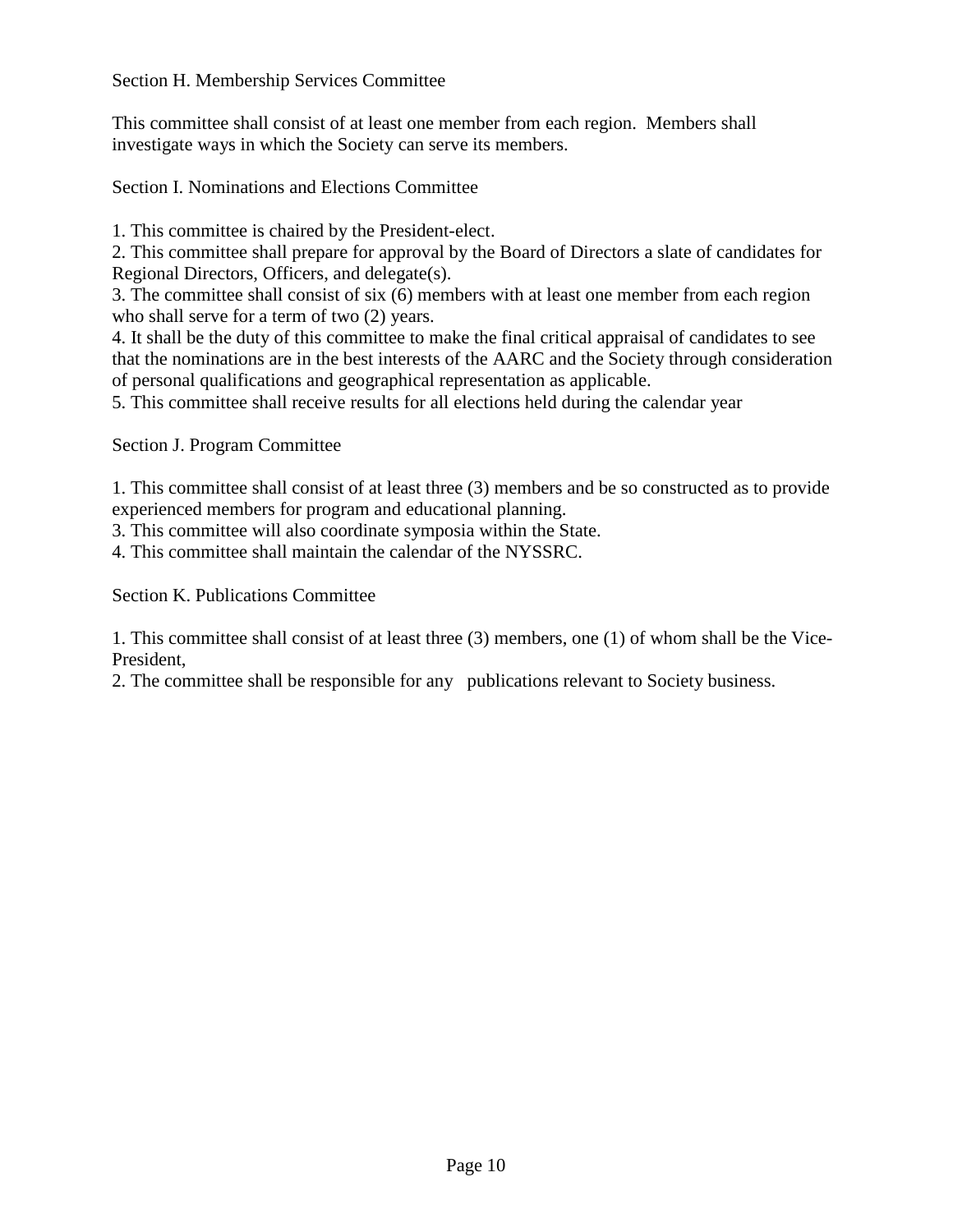Section L Public Relations and Society Affairs Committee

1. This committee shall consist of at least three (3) members, one (1) of whom shall be the Vice-President,

2. The committee shall concern itself with the relations of the Society to the public, hospitals, and other organizations through the dissemination of information concerning respiratory care. 3. This committee will maintain records of Board of Directors personnel and orientation of new members of the Board of Directors.

# **Article XII.** Regions

Section A. Boundaries of Regions

The New York Regions shall be comprised of the following counties:

Central Region**:** Broome, Cayuga, Chenango, Cortland, Franklin, Herkimer, Jefferson, Lewis, Madison, Oneida. Onondaga, Oswego, St. Lawrence, Seneca, Tioga, Tompkins.

Long Island Region**:** Nassau, Suffolk,

New York City Region**:** the Boroughs of Bronx, Brooklyn, Manhattan, Queens, Richmond (Staten Island), and A.P.O.

Northeastern Region**:** Albany, Clinton, Columbia, Essex, Fulton, Greene, Hamilton, Montgomery, Otsego, Rensselaer, Saratoga, Schenectady, Schoharie, Warren, Washington

Hudson Valley Region**:** Delaware, Dutchess, Orange, Putnam, Rockland, Sullivan, Ulster, Westchester

Western Region**:** Allegany, Cattaraugus, Chautauqua, Chemung, Erie, Genesee, Livingston, Monroe, Niagara, Ontario, Orleans, Schuyler, Steuben, Yates, Wayne, Wyoming

Section B. Organization

The internal organization, except where in conflict with these bylaws, shall not be the concern of this document.

Section C. Regional Representation

1. The directors of each region shall be members of the Society's Board of Directors.

2. Each region will elect a regional director every two years for a 4-year term so that each region will have two directors at any time.

3. Membership in the Region shall be determined by place of employment or as specified by the member.

Section D. Activities

Each region shall be encouraged to expand the membership of the Society and to develop educational activities and such other activities as is consistent with the Articles of Incorporation of these Bylaws.

Section E. Responsibilities of the Regional Directors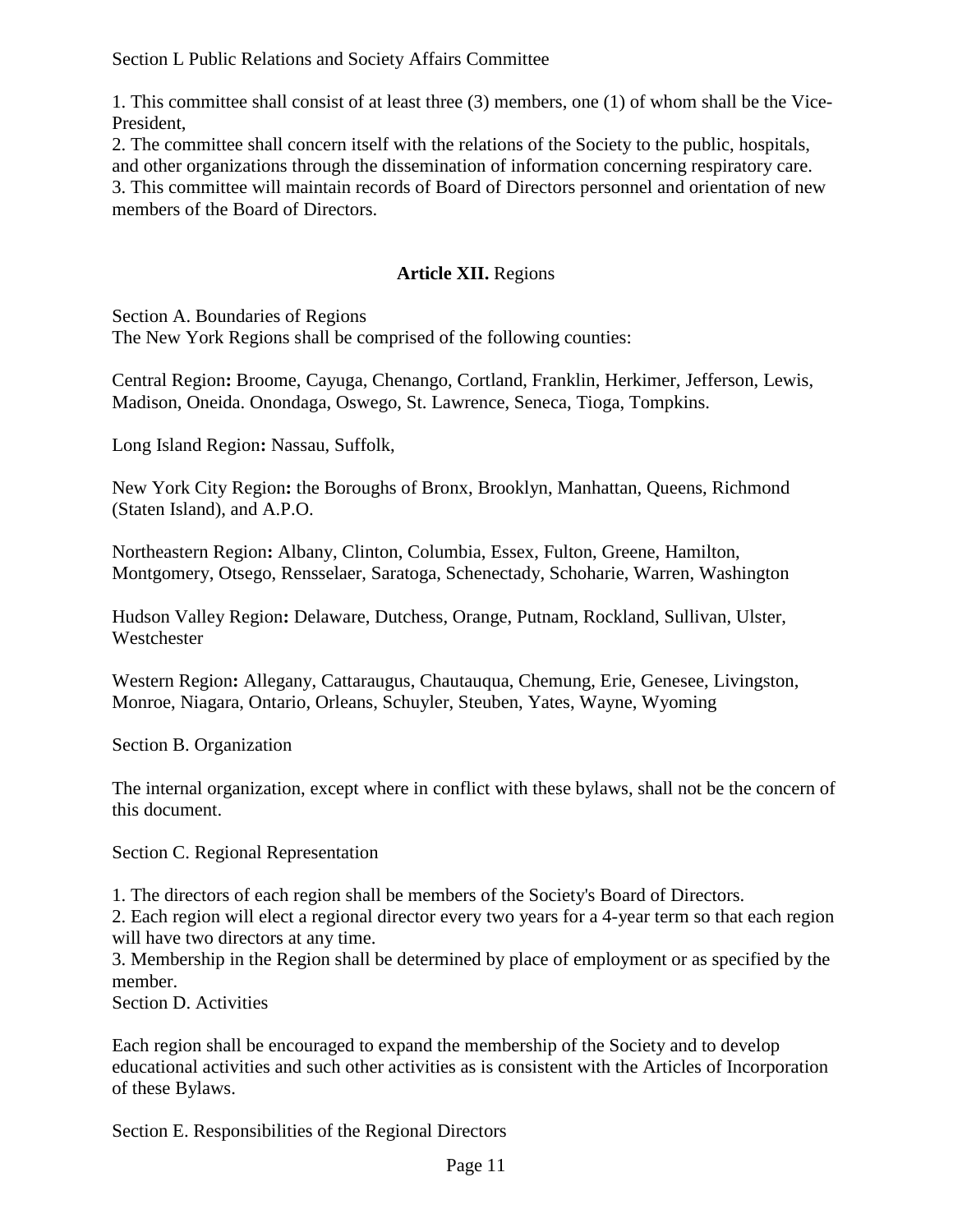A. Represent the region from which they are elected.

B. Submit a written report at least ten (10) days prior to each Board of Directors meeting, relating the activities in the region.

Section F. Duties

1. A copy of the minutes of the Region shall be sent to the secretary within thirty (30) days following the meeting.

2. The names and addresses of directors and medical advisor(s) shall be sent to the Society's office within thirty (30) days following the NYSSRC annual meeting.

# **Article XIII Society Medical Advisor**

The Society shall have at least one (1) medical advisor who shall conform to Article VIII, Section 1 of the AARC Bylaws

## **Article XIV Executive Director**

The Society shall employ an Executive Director to manage the daily affairs of the Society and assist the Board of Directors as they may direct. (S)he shall report directly to the President.

# **Article XV Fiscal Policies**

Section A. The fiscal year of this Society shall be from January 1 through December 31. Section B. All funds of this Society will be contained in a central treasury overseen by the Society treasurer.

Section C. The treasurer shall arrange for an external audit at least on an annual basis of the Society's finances.